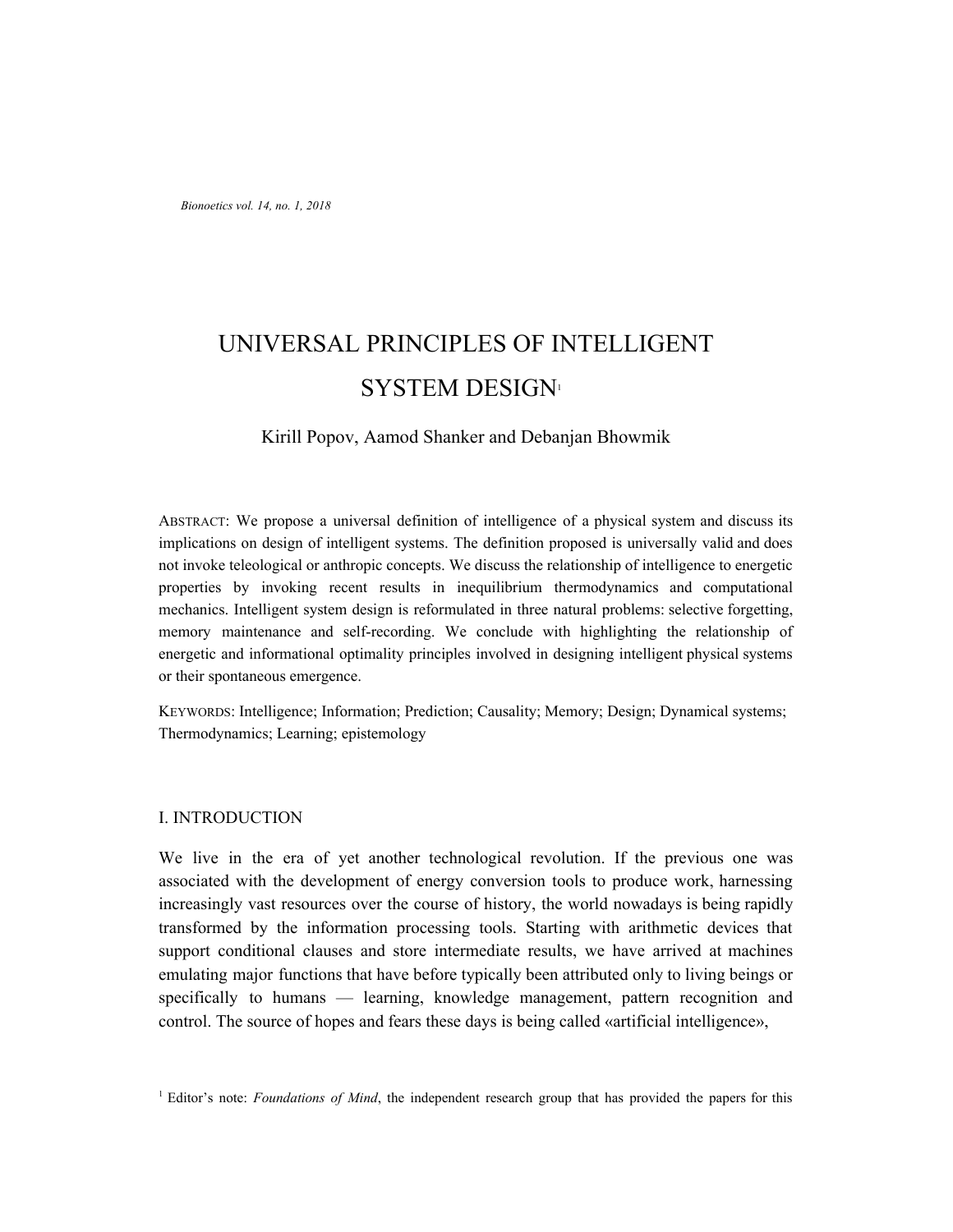special edition, has never taken either corporate or state money and is financed entirely by donations. Authors keep copyright without paying. The typical fee for this charged by open-access journals such as those published by PLOS, is around \$2k. If you value this project, and wish to see further such proceedings from this group, we ask you to consider donating to *Foundations of Mind* – as little as \$5 per download, through their website: http://www.foundationsofmind.org/donate. This will ensure there will be further published proceedings on the foundations of mind like this one for you and others to enjoy free.

www.bionoetics.org 113

#### BIONOETICS 114

potentially dramatically enhancing the life conditions for humans and at the same time outcompeting us in the labor market. There is also quite an amount of speculation and research concerning theoretically possible super-intelligences posing existential risk for our species, and whether it is possible to align their interests with ours. Despite the massive effort in the field, the big question remains standing in the background: What is intelligence?

There have been numerous attempts at defining intelligence. In those proposals, the concept of intelligence often involves at least two distinct notions — one concerning the performance of an entity in a given fixed environment, and another one concerning its ability to learn new environments. The emphasis depends on the preferences of individual authors. It is also notable that these definitional inherently teleological, describing the intelligent entity as having a goal or receiving rewards. The most elegant and general definition [1] is as well set in the framework of reinforcement learning and involves uncomputable universal

probability distribution which precludes its practical use. The notion of intelligence in a

system is strongly associated with its information processing architecture [2,3]. Luckily, information is a well-defined property of a signal. Moreover, since the advent of information era, a number of connections were established, relating information theory to statistical physics and thermodynamics. By now the energy-information duality is fundamental to our understanding of organization in complex systems and emergence of functionality. Intelligence is a functional property of systems, therefore it is supposed to have complementary energetic and informational descriptions. Using the connection between information theory and physics provided by computational mechanics, the question of intelligence becomes physically tractable.

In this paper we propose a universal definition of intelligence for a physical system and discuss its implications on design of intelligent systems.

# II. GUIDING PRINCIPLES

We want our definition of intelligence to have certain properties: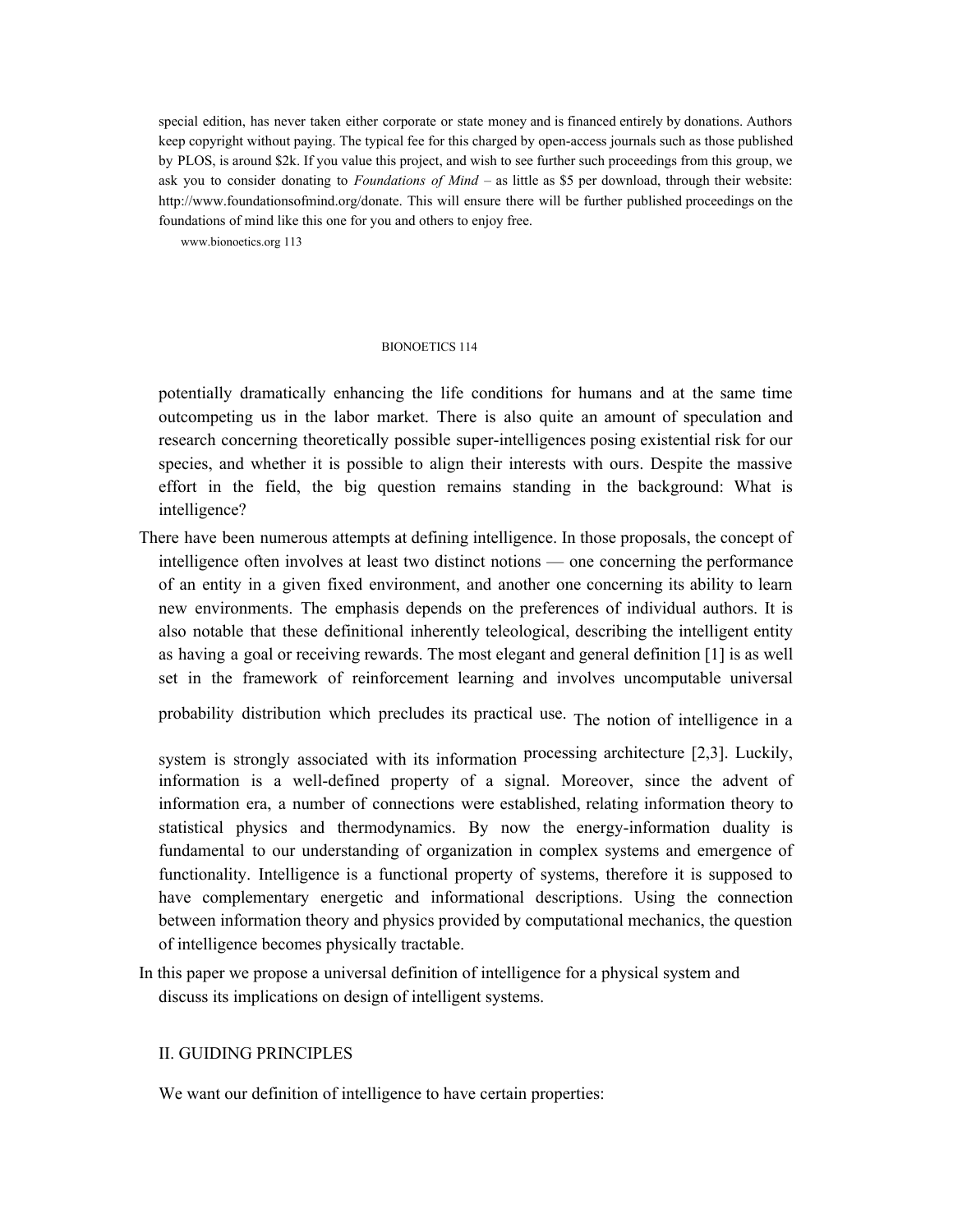1. *Physical:* intelligence is well-defined in terms of physical observables of the

system. 2. *Universal*: the definition should be applicable to any realizable physical system without referring to anthropic metaphors (e.g. goals or rewards) or particularities of the realization. 3. *Observable:* intelligence of an entity should be in principle observable by the third

parties. 4. *Practical:* intelligence of an entity should be determinable in finite time using only

#### KIRILL POPOV, AAMOD SHANKER & DEBANJAN BHOWMIK 115

the observation of its behavior. Note that the word behavior here is used in a more general sense than its traditional use in psychology, and refers to the path of system in its configuration space as it evolves in spacetime, or some coarse- grained version of it that can be obtained from measurement. 5. *Partial order:* we want to be able to compare intelligences of different systems,

- grading them as more or less intelligent. 6. *Causal:* intelligence of an entity should depend only on the regions of spacetime
- causally accessible from it. 7. *Object-agnostic:* intelligence should be defined for any non-pathological 4-
- dimensional open manifold in spacetime. 8. *Instantaneous:* intelligence should be a pointwise property, manifesting at a given
- event in spacetime. 9. *Boundary-dependent:* intelligence at a given point should be a property of the boundaries defining an entity and not only the point of evaluation. It corresponds to the intuition that intelligence of a single bee is different then the intelligence of the bee hive, even if the evaluation of the latter occurs in a measurement of a behavior of a particular bee. 10. *Useful:* the usage of the term «intelligence» should correspond to it current usage
- in language, referring to intelligent living beings and artificial intelligence. 11. *Objective*: intelligence should not depend on any subjective criteria.
- We adopt the macro scale view of the phenomena, using relativistic spacetime as the background. This also allows us to use thermodynamics, and connect it to statistical mechanical description of the dynamical systems present in the object. Within the statistical paradigm, the connection to information theory arises, which allows us to discuss information processing properties of the system and its computational ability in relation to intelligence [4-10]. The definition we construct in the next two sections satisfies all of the properties proposed here.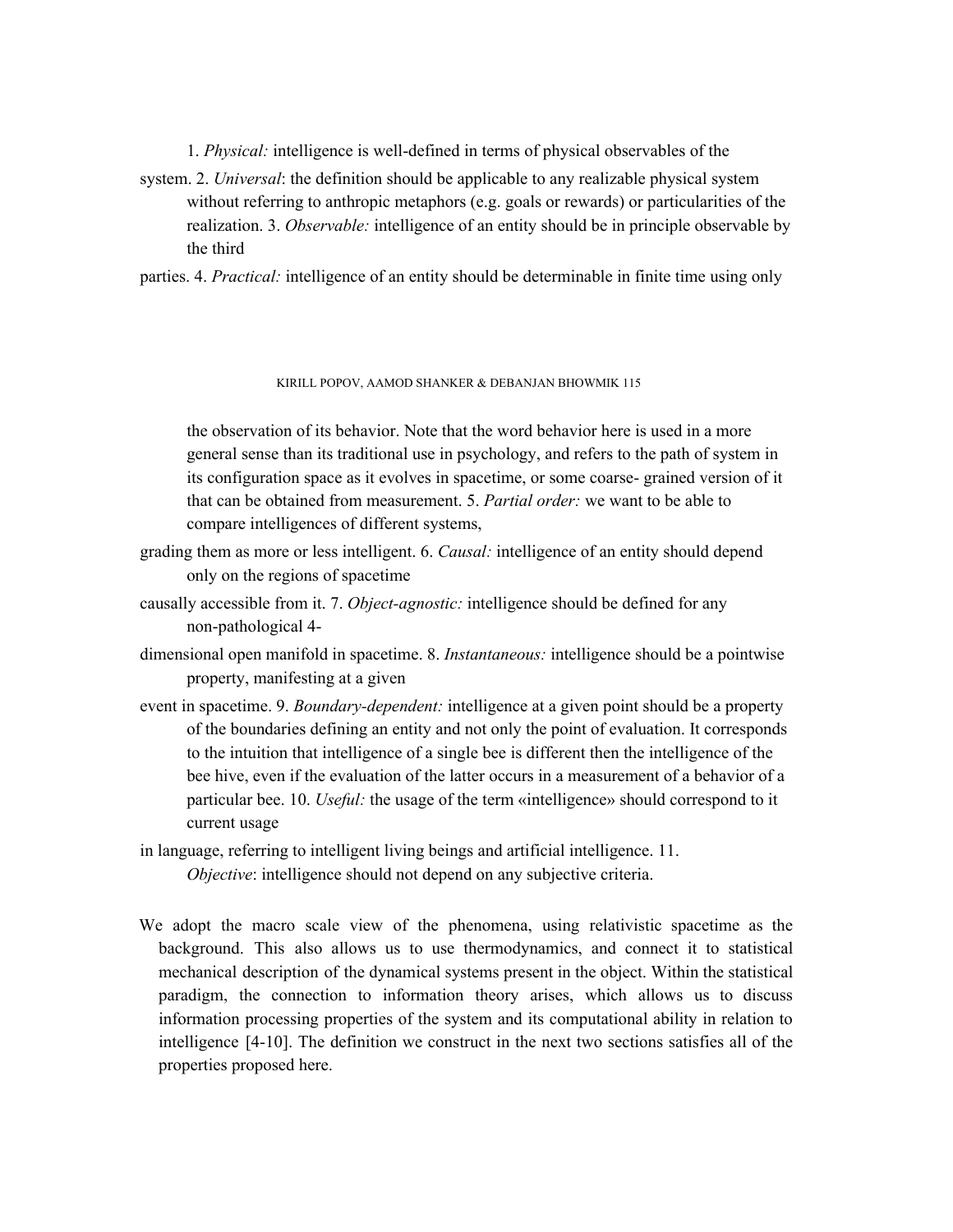### III. DEFINING THE ENTITY AND CAUSAL PATHWAYS

Consider an open connected 4-dimensional manifold *M* the closure of which is compact. Suppose *M* is embedded in Minkowski spacetime and represents the region that encloses (and defines) the entity the intelligence of which is being evaluated. We also require that *M* admits a 1-dimesional worldline *L* that is time-like at every point and has continuous intersection with *M*, i.e. ττ(*L*∩*M*) = (ττ*min*, ττ*max*) in any proper time parametrization ττ:  $L \rightarrow R$  diffeomorphic to the real line and oriented from past to the future. We set  $\tau_{\text{min}} = 0$  to simplify further notation. To avoid pathological cases, assume that intersection of *L* with the boundary of *M* is transversal. We refer to the two points of *L*∩∂∂*M* as *birth* and *death,* since a point in four-dimensional

#### BIONOETICS 116

spacetime corresponds to an event. A worldline *L* satisfying the above conditions with respect to *M* will be called a *lifeline in M.*

- We identify the worldline with a path taken by an *observer*, which is a point-like entity able to receive, store manipulate and record information. Our observer is rather special in that it only receives signals that originate in *M*. The recording of information and its processing occurs in internal state of the observer. Since observer is defined in purely geometric and computational terms, we interpret the internal state of the observer to be the state of a spacetime element, describing its position in the available configuration space (e.g. intensity spectrum of EM field, contents of various distinct species, temperature, etc). We denote the state of a spacetime element at event *x* as S(*x*).
- At each point  $x \in L$ , let us denote the time-like region of past as  $TP<sub>L</sub>(x)$ , time-like region of future as  $TF<sub>L</sub>(x)$  and the 4-dimensional ball of radius *t* as  $B(x, t)$ . The boundary of the ball in Minkowski metric corresponds to a two-sheet hyperboloid, with its components lying in *TP*<sup>*L*</sup>(*x*) and *TF<sup><i>L*</sup>(*x*) respectively [see Figure 1].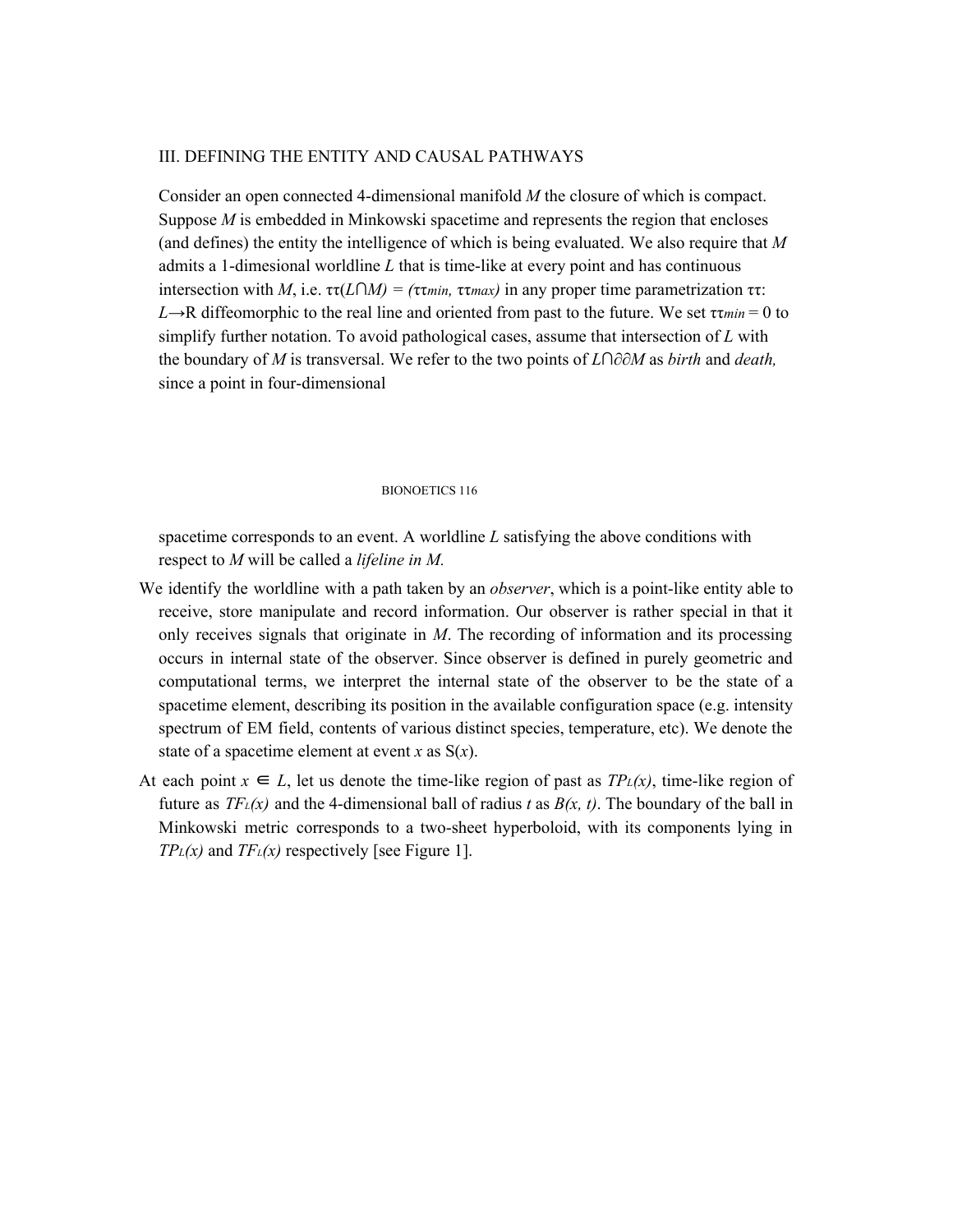*Figure 1*. Two-dimensional cut of the space-time diagram of an entity *M* with observer worldline *L*, representing instantaneous causal structure at *x*. For illustrative purposes we assumed that L is a subset of the cut.

#### KIRILL POPOV, AAMOD SHANKER & DEBANJAN BHOWMIK 117

We define the *causal M-past* at *x* along *L* as a union of all intersections of time-like regions of past over points of *L*∩*M* up to *x*:

$$
P_M(L, x) := \bigcup_{t \in (0, \tau(\alpha))} [TP_L(y) \cap B(y, t) \cap M] = M \cap (\bigcup_{t \in (0, \tau(\alpha))} [TP_L(y) \cap B(y, t)]\big),
$$
 where y is a point in L with  

$$
\tau(\gamma) = t.
$$

The causal *M*-past is empty at and before birth:  $P_M(L, x_{birth}) = \emptyset$ . In English, the birth event of an observer of the entity *M* is independent of any part of *M*. The locus of the worldline between birth and any  $x \in L \cap M$  is always contained in the causal *M*-past at *x*, reflecting the intuition that an observer moving along *L* is always able to be influenced by its own past, independently of the choice of entity *M*. Note that  $P_M(L, x) \subseteq P_M(L, y)$  for any points  $x, y \in L$  with  $\tau(\hat{x}) \leq \tau(\hat{y})$ . This reflects that an observer at later proper times is influenced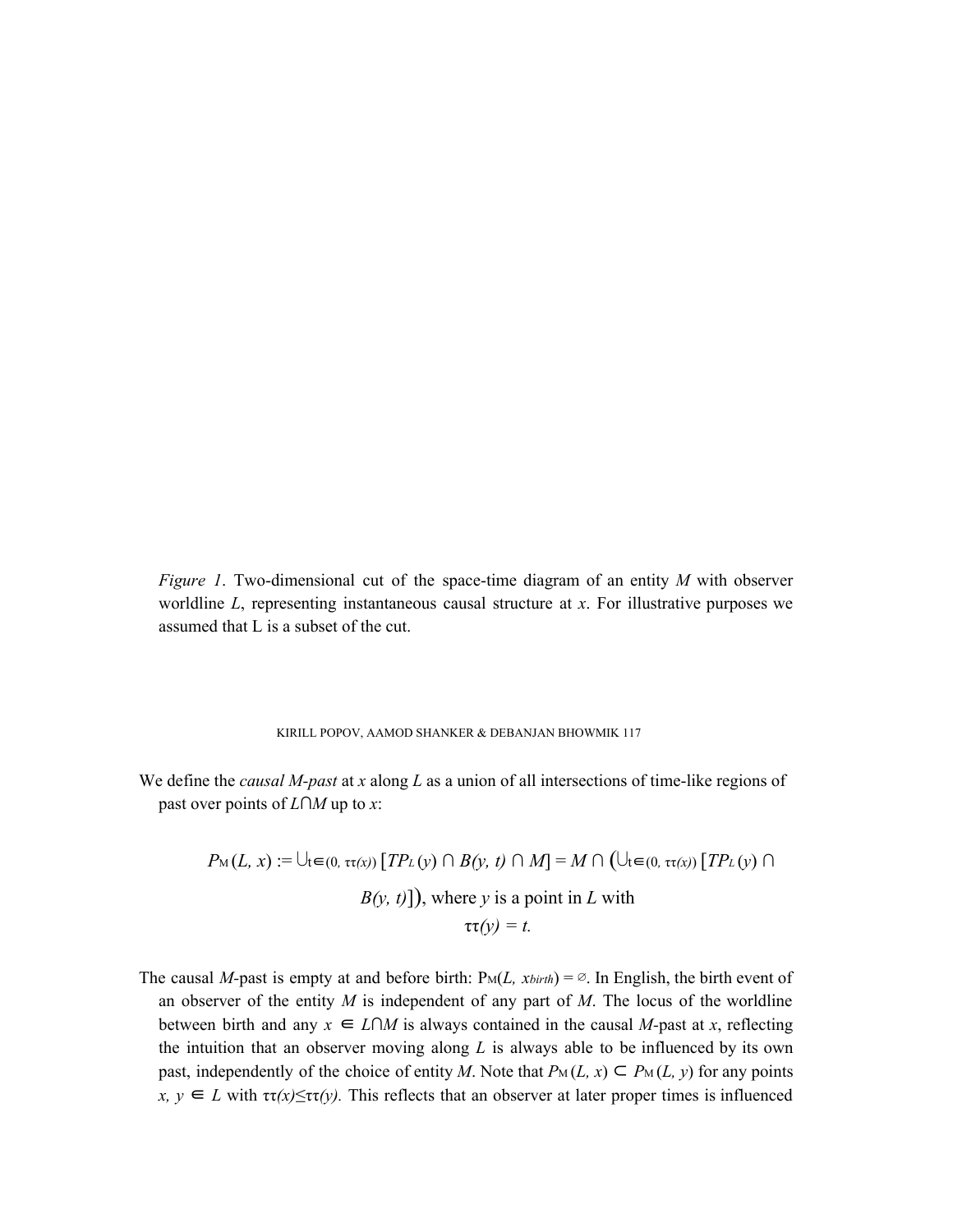by at least the events that she was influenced with before.

Analogously, we define the *causal M-future* at *x* along *L*:

$$
F_{\mathcal{M}}(L, x) := \bigcup_{t \in (\tau(\mathfrak{x}), \tau(\mathfrak{x}))} [TF_L(y) \cap B(y, \tau(\tau_{d-t})) \cap M] = M \cap (\bigcup_{t \in (0, \tau(\mathfrak{x}))} [TF_L(y)]
$$
  
(y)

$$
\bigcap B(y, \tau \tau_{d-t})\big], \text{ where } y \text{ is a point in } L \text{ with } \tau \tau(y) = t,
$$
  
and  $\tau \tau_{d} = \tau \tau(x\text{death}).$ 

- The set of events  $F_M(L, x)$  represents the events in M that the observer at x can influence over the course of its lifetime after *x*. The locus of the worldline between any  $x \in L \cap M$  and death is always contained in the causal *M-*future at *x*, reflecting the intuition that an observer moving along *L* is always able to influence its own future till its death, independently of the choice of entity *M*. Note that causal M-future is empty at and after death:  $F_M(L, x_{death}) = \emptyset$ . Note that  $F_M(L, x) \subseteq F_M(L, y)$  for any points  $x, y \in L$  with  $\tau\tau(\gamma) \leq \tau\tau(\chi)$ . In other words, the causal future of points further on the worldline is contained in the future of earlier points.
- To summarize, we consider the observer to travel along *L,* with internal clock counting proper time  $\tau\tau$ . It receives signals from some events in  $P_M(L, x)$ , processes them and sends signals to some events in  $F_M(L, x)$ . Therefore an observer at x is able to operate at most with the information that is contained in  $P_M(L, x)$ , and is able to influence at most the information that is (or will be, if a dynamic view is adopted) contained in  $F_M(L, x)$ .

## IV. DEFINING INTELLIGENCE

We want the intelligence of *M* to be defined it terms of prediction capability of the most

#### BIONOETICS 118

predictive observer worldline *L* accommodated by *M*. We would say that the quality of prediction is quantified by two features: how well does the observer know the future, and how far into the future can it look ahead. Also we suggest that «irrational knowledge» should not be considered intelligent. In more rigorous terms, we only consider the predictive information that observer has regarding the signals that she is potentially able to interact with later and compare with its predictions.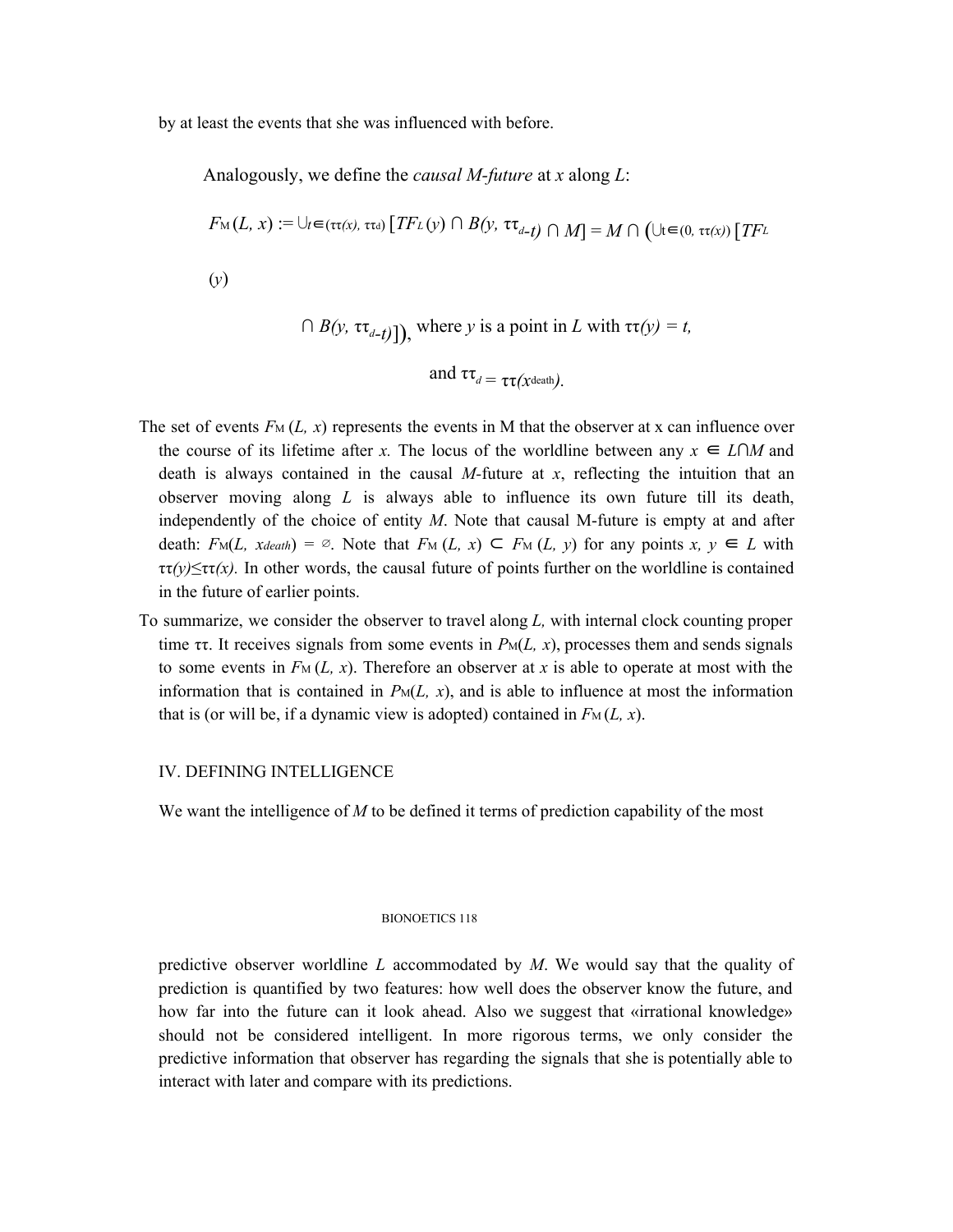- It suffices to require the intelligent system to be able to *predict the events that happen on its boundary.* The reason for this choice is motivated by the current usage of the world when referring to living beings or artificial computational machines. As the system *M* is 4 dimensional, its boundary ∂∂*M* is 3-dimensional. Hence the intersection of ∂∂*M* with the hyperplane H<sub>L</sub>(x) of events simultaneous with  $x \in L$  in *L*-observer frame is 2-dimensional almost everywhere. For natural intelligence of living beings, this geometric object corresponds to instantaneous (constant *L*-time slice) positions of the sensory input surfaces, e.g. retina, eardrum, skin, at smaller scales - membranes of individual sensory neurons. For silicon-based artificial intelligence, the surfaces at question are the cross- sections of the wires providing the input streams into CPU-RAM complex.
- We advocate for the extreme epistemic philosophical standpoint, suggesting that the intelligent models of reality do not even in principle need to represent the ontological state of reality. On the contrary, intelligent beings only need to be able to maintain a model that allows them to predict the future of their interactions with their immediate environments. Such model is not explicitly required to be representative of potentially existing objective reality.
- The particular property that we attribute intelligence to is *shortcut processing* intuitively, we will say that a system is intelligent if and only if it constructs a good predictive model of what will happen to it before it actually happens. In more rigorous terms, the measure of intelligence of a system is how much information does it contain about what will happen to its boundary over the remaining course of its lifetime.
- Consider an observer at point  $x \in L$ . In its future at point  $y \in L$  *:*  $\tau(\alpha) \leq \tau(\gamma)$ , it will receive signals from some subset of  $P_M(L, y) \backslash P_M(L, x)$ . Replacing M with the boundary of M in the definition of causal M-past, we obtain the *causal past interface increase* between *x* and *y:*

$$
CPI_{M,L}(x,y) := \bigcup_{t \in (\tau \tau(x), \tau \tau(y))} [TP_L(z) \cap B(z, t) \cap \partial \partial M], \text{ where } \tau \tau(z) = t.
$$

We want to establish how much does the observer know about its future while at *x*. The rigorous way is to calculate the mutual information I(  $S(x)$ ;  $S(CPI_{M,L}(y, z))$  ) between the state of the observer at *x* and the state of the (3-dimensional) boundary that the observer will be receiving signals from as it traverses *L* from *y* to *z*. Then we can

#### KIRILL POPOV, AAMOD SHANKER & DEBANJAN BHOWMIK 119

differentiate the above quantity with respect to *z* and obtain *boundary information density*  $BID(x; y)$  along L. This quantity tells us how predictive is the observer state at *x* of the signals that will happen to it upon infinitesimal proper time period starting at point *y*. To obtain the *intelligent information* the observer has regarding all of the future, this density should be integrated: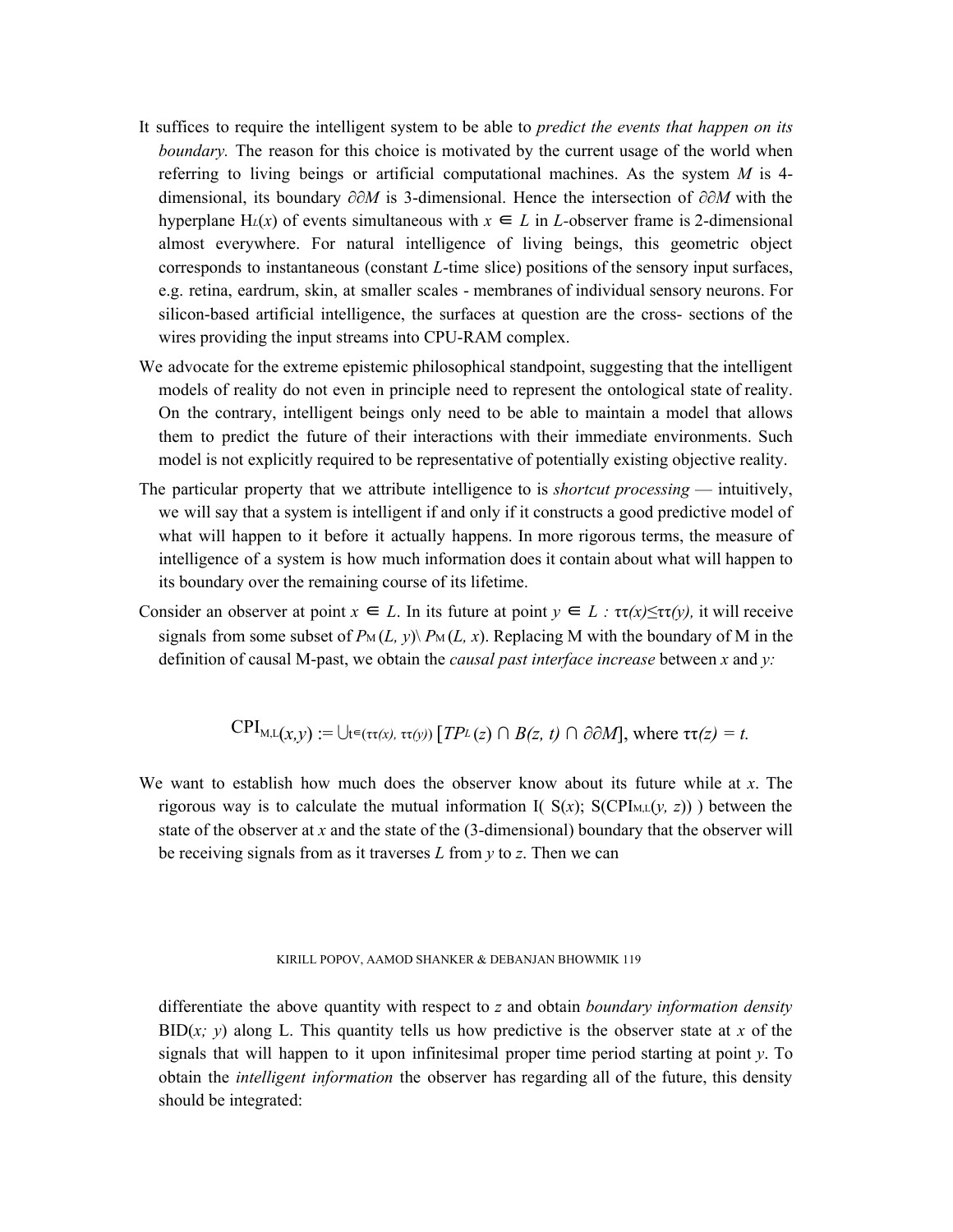$$
II (M, L, x) := I ( S(x); S(CPI_{M,L}(x, x_{death})) ) = \int y \in (x, x_{death}) BID(x; y)
$$
  
*dy*

The last step in formally defining intelligence of entity *M* at event *x* is finding the worldline that satisfies the constraints of section III and maximizes intelligent information defined above:

Intelligence 
$$
(M, x) := \sup_{\{L\text{ - lifelines in }M\}} f \in L \setminus H(M, L, x)
$$

This definition satisfies all of the constraints proposed in section II by construction. However, the calculations to perform are not straightforward. In the next section we try to make the procedure more explicit.

# V. PRACTICAL INTELLIGENCE MEASUREMENT

The procedure outline in section IV involves calculating the mutual information between the state of an observer at a fixed point in spacetime and the compound state of the causal past interface increase between two points in the future. How can this be done?

In general, the performance of the measurements with necessary precision can be impossible without destroying the dynamical order in the system. Therefore the suggested use of the definition is for dynamical systems that can be converted into symbolic systems by choosing a proper state space partition. This would allow for an ε- machine reconstruction, which can be used to produce distributions identical to those generated by continuous dynamics in actual system, yet by performing symbolic manipulations. Hence in its current state the calculation of intelligence of a system requires to be able to reproduce its dynamics as optimally as possible.[4,19,24]

## VI. ENERGETIC CONSIDERATIONS

We propose a view that learning capability is not a prerequisite of intelligence, but the other way around. Intelligence, as defined by prediction capability, implies that observer is able to select which information out of the input stream reaching it should be discarded and when it should be discarded in order for predictive information to arise — given energy constraints. Here we discuss the problem of intelligence in the universe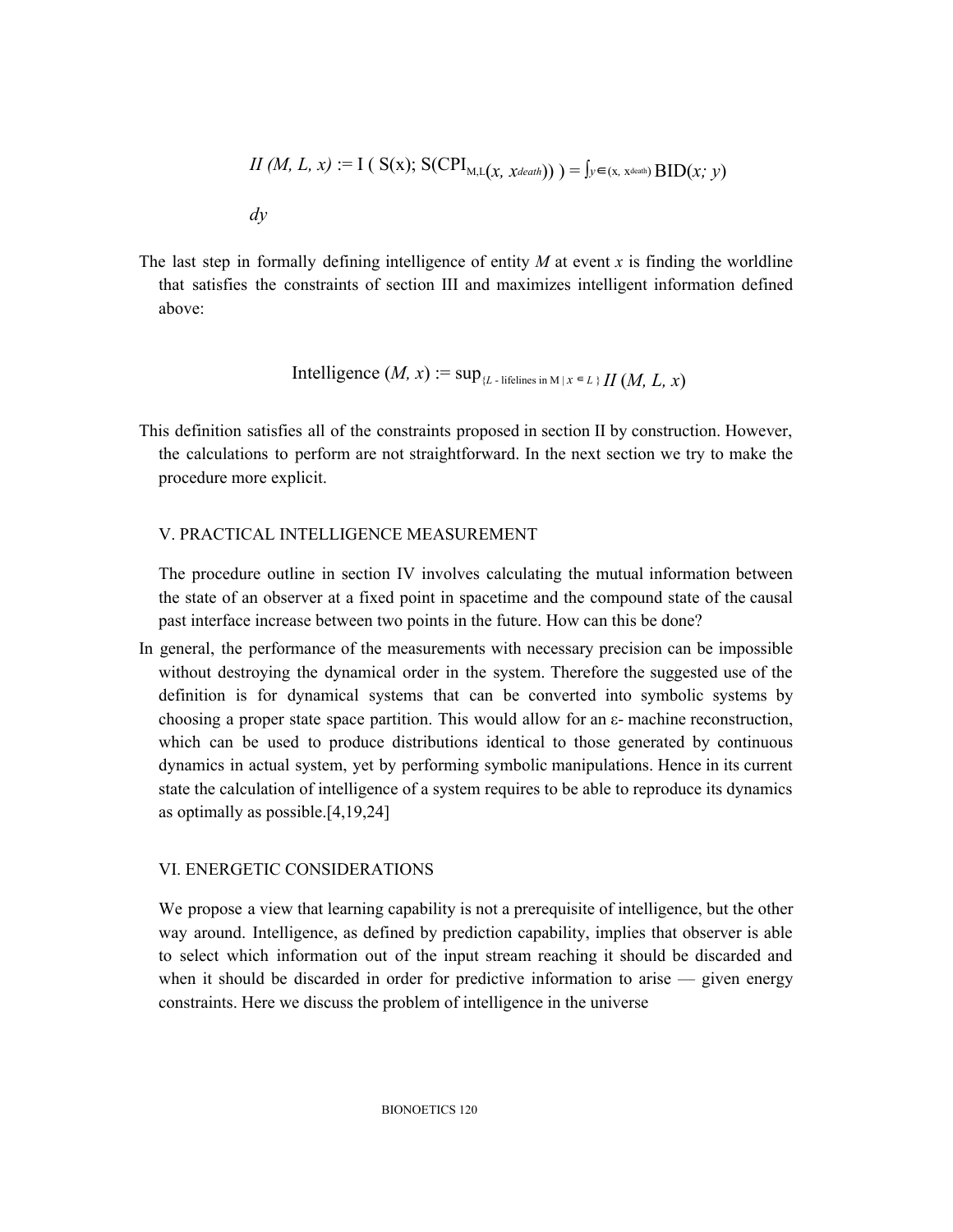from the design perspective: i.e., what conditions shall be true for a given system to ensure its large intelligence?

Recently the connection between thermodynamics and prediction capacity has been established firmly [20-25]. The memory of the environment's past by the system (mutual information between system present and environment past) should not be much larger compared to the predictive power of the system (mutual information between system present and environment future) in order to minimize work dissipation. The «useless nostalgia» is proportional to average work being dissipated instantaneously, and is a lower bound on total work dissipated over lifetime. Even more fundamentally, the Landauer's principle is modified by «nostalgia»: it appears as a new term in the lower bound for heat released. Inferential model with low efficiency (i.e. high «nostalgia») can not be made energy efficient. Maximally energy-efficient functional system (with memory) has to be predictive and not nostalgic.

Therefore we suggest three natural problems arising in design of intelligent systems. 1) Selective forgetting: out of all data received by the system, how do the system dynamics figure out which parts shall be forgotten due to uselessness, and which shall be retained?

- 2) Memory maintenance: out of all data maintained by the system, how do the system dynamics figure out which parts to forget and when?
- 3) Self-recording: out of all data sent by the system, how do the system dynamics figure out which parts shall it record itself for future reference?
- Note that forgetting costs dissipation bounded from below by sum of how much nostalgia does the system currently contains, so for low dissipation it is best to forget when non-predictive information is already low. In other words, if a system has learnt the skill of selective forgetting well in the past, it will make it a better learner in the future.
- In Landauer bound, forgetting refers to self-information of the system, not mutual information with environment. Hence increase in variability of one's internal state also counts as forgetting. But it can be beneficial for an agent, and potentially increase its predictive capability. Hence an agent wants to have that capacity — preferably in an efficient manner. Energetic cost of the process is bounded from below by increase in self- information plus current nostalgia. Therefore to be good at increasing your entropy (Landauer's forgetting), you need to be minimally nostalgic.
- Note that for a piece of data stored, a highly intelligent system would store it in the form that is the most convenient, given the estimated lifetime till erasure. Therefore intelligent system also contains information on its own future behavior, thus explicitly exhibiting reflexivity.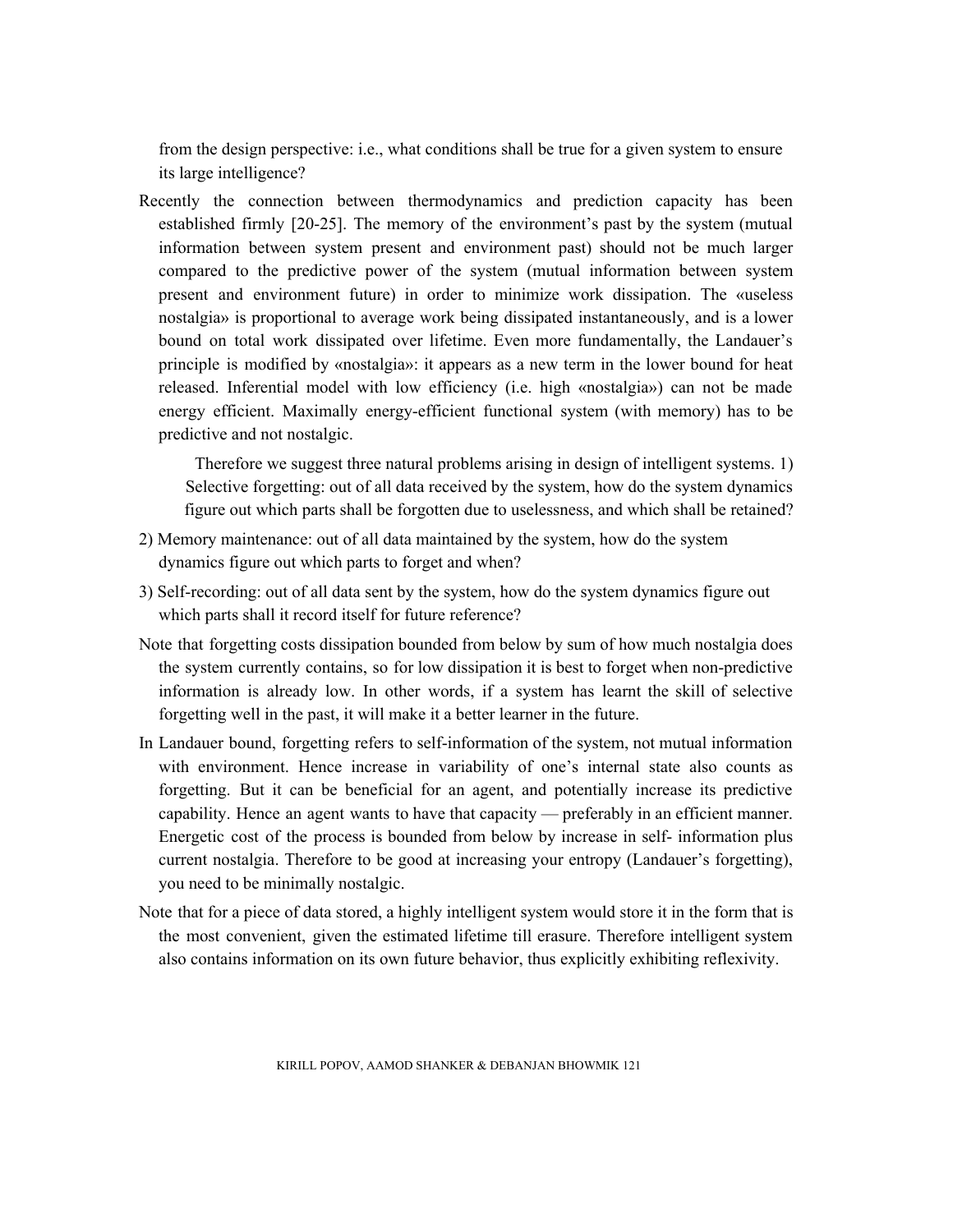# **CONCLUSION**

We have constructed a definition of intelligence for a physically instantiated system and provided a roadmap to practical calculations of intelligence in dynamical systems. Connecting information theory to thermodynamics, we discuss the relationship of optimality principles constraining the design of intelligent systems.

> Kirill Popov, University of California, Berkeley Aamod Shanker, University of California, Berkeley Debanjan Bhowmik, Indian Institute of Technology Correspondence: popkir@gmail.com (K.Popov)

# BIBLIOGRAPHY

Shane Legg and Marcus Hutter. Universal Intelligence: A Definition of Machine

Intelligence. arXiv:0712.3329v1 [cs.AI] 20 Dec 2007 Chiara Santolin and Jenny R. Saffran. Constraints on Statistical Learning Across Species. Trends in Cognitive Sciences, January 2018, Vol. 22, No. 1, DOI: 10.1016/j.tics.2017.10.003 Max Tegmark. Consciousness as a state of matter. Chaos, Solitons & Fractals, Volume

76, July 2015, Pages 238-270. DOI: 10.1016/j.chaos.2015.03.014 David Feldman. A Brief Introduction to: Information Theory, Excess Entropy and Computational Mechanics. April 1998 (Revised October 2002). http://hornacek.coa.edu/dave/ Ya. G. Sinai. Metric Entropy of Dynamical System. March 20, 2007 Alexander B. Boyd, Dibyendu Mandal, and James P. Crutchfield. Above and Beyond the Landauer Bound: Thermodynamics of Modularity . Santa Fe Institute Working Paper L. Brillouin «The Negentropy Principle of Information» Journal of Applied Physics 24,

1152 (1953) Norman Margolus, Lev B.Levitin «The maximum speed of dynamical evolution» Physica D: Nonlinear Phenomena, Volume 120, Issues 1–2, 1 September 1998, Pages 188-195 Jean-Bernard Brissaud «The meanings of entropy» Entropy 2005, 7[1] , 68-96 M. N. Bera et al. «Thermodynamics as a Consequence of Information Conservation».

arXiv:1707.01750 Paul M. Riechers, James P. Crutchfield. «Fluctuations When Driving Between

Nonequilibrium Steady States». C. Aghamohammadi and J.P. Crutchfield, «Thermodynamics of Random Number